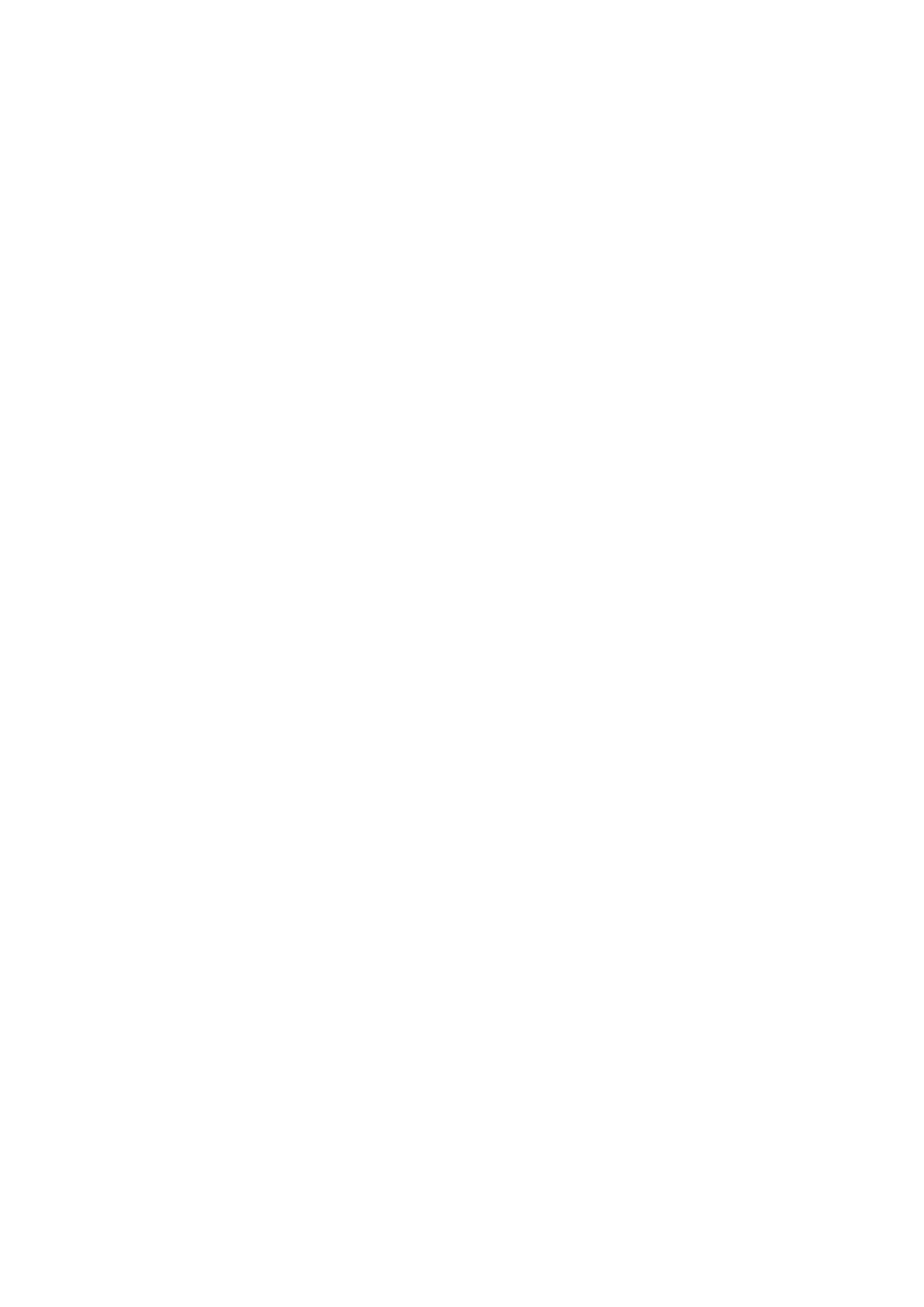| <b>Report</b><br>From:    | Martin Butler,<br><b>Regional</b><br><b>Planner</b>    |
|---------------------------|--------------------------------------------------------|
|                           | <b>Gerard Willis</b><br><b>Consultant</b><br>(Enfocus) |
| Date:                     | 31 July 2015                                           |
| <b>File</b><br>Reference: | 7.00113                                                |

**The Chairman and Members Hearing Committee Proposed Change 2 (Natural Hazards) to the Bay of Plenty Regional Policy Statement Supplementary Report on Submissions** 

**BAY OF PLENTY<br>REGIONAL COUNCIL<br>TOI MOANA**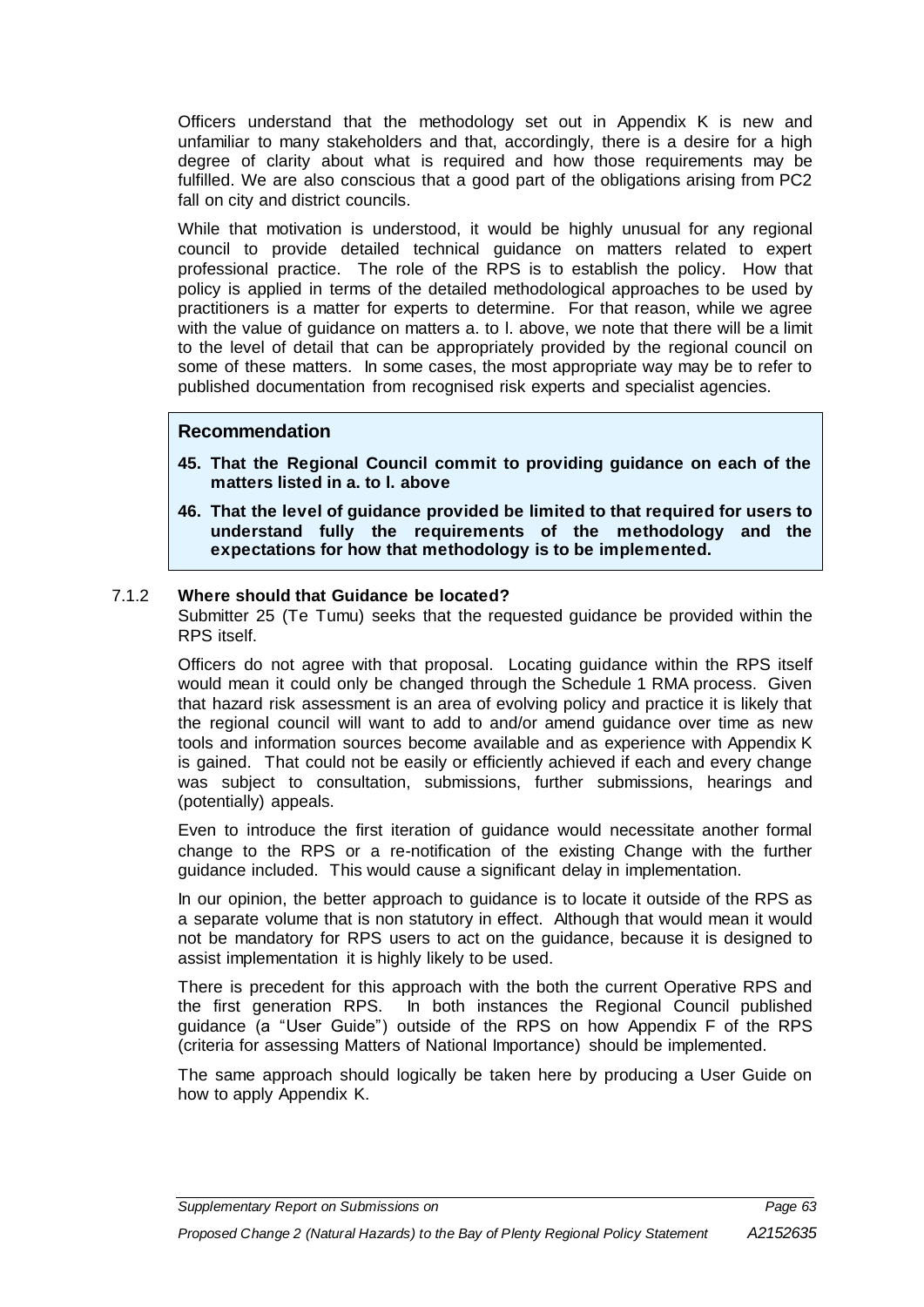## **Recommendation**

**47. That the implementation guidance in relation to Appendix K (referred to in Recommendation [45\)](#page-64-0) remain non statutory in status and be located outside the RPS as a "user guide".**

## 7.1.3 **When should the guidance be made available?**

One of the key issues raised by submitters 13, 17 and 25 relates to the timing of the implementation guidance. Submitter 17 seeks that guidance be released at the same time as decisions are released. Submitter 13 indicated that guidance should be available before PC2 becomes operative. Submitter 25 seeks that guidance be issued now and incorporated within the change.

Officers are mindful of the long list of matters suggested to be addressed by guidance. We are also aware of the need to work in consultation with stakeholders and produce genuinely meaningful and useful material and advice. In short, producing quality, comprehensive guidance is a task that will take some time.

In our opinion delaying issuing decisions until all guidance is complete is not a practical option. Nor do we consider that deferring the date on which PC2 becomes operative to allow for a period of time to develop guidance is necessary.

PC2 already provides significant guidance on what is meant by taking a risk based approach to hazards management and what methodology can be used to assess natural hazard risk. PC2 goes well beyond the detail provided in the original natural Hazards Chapter of the notified RPS. It also goes well beyond usual practice in RPSs generally in terms of the level of detail already provided. It is a case, it seems, of the more detailed prescription is provided the more demand for detailed guidance.

We that note it is also worth noting that several other regions' RPSs require that a risk-based approach be taken to natural hazards management but provide almost no guidance on what that means. The Proposed Waikato RPS, for example, "*appropriate assessment of the risks"* and refers in multiple places to *"acceptable risk"* and "*intolerable risk".* 

The Waikato RPS provides no guidance on what these terms mean. The natural hazards provisions of that RPS have recently been settled on appeal by consent order.

The most practical response at this point would be to produce interim guidance on some of the key issues between now and the date on which PC2 becomes operative. While it is not possible to predict with certainty when Change 2 will become operative, a realistic timeframe for producing such interim guidance would be the end of October 2015. This first tranche of guidance would focus on addressing some of the key issues related to the application of Appendix K to consent applications given current state of information. This would address matters a, h, i and l above.

Officials propose that a further round of more detailed and comprehensive guidance could then be produced for publication by 31 December 2016. That second tranche of guidance could focus on the remaining issues with particular emphasis on those matters that need clarification before Appendix K is implemented by regional and district plans (which is unlikely to occur before the end of 2016). Officers anticipate a high level of consultation with stakeholders on this comprehensive Appendix K User Guide.

*Page 64 Supplementary Report on Submissions on*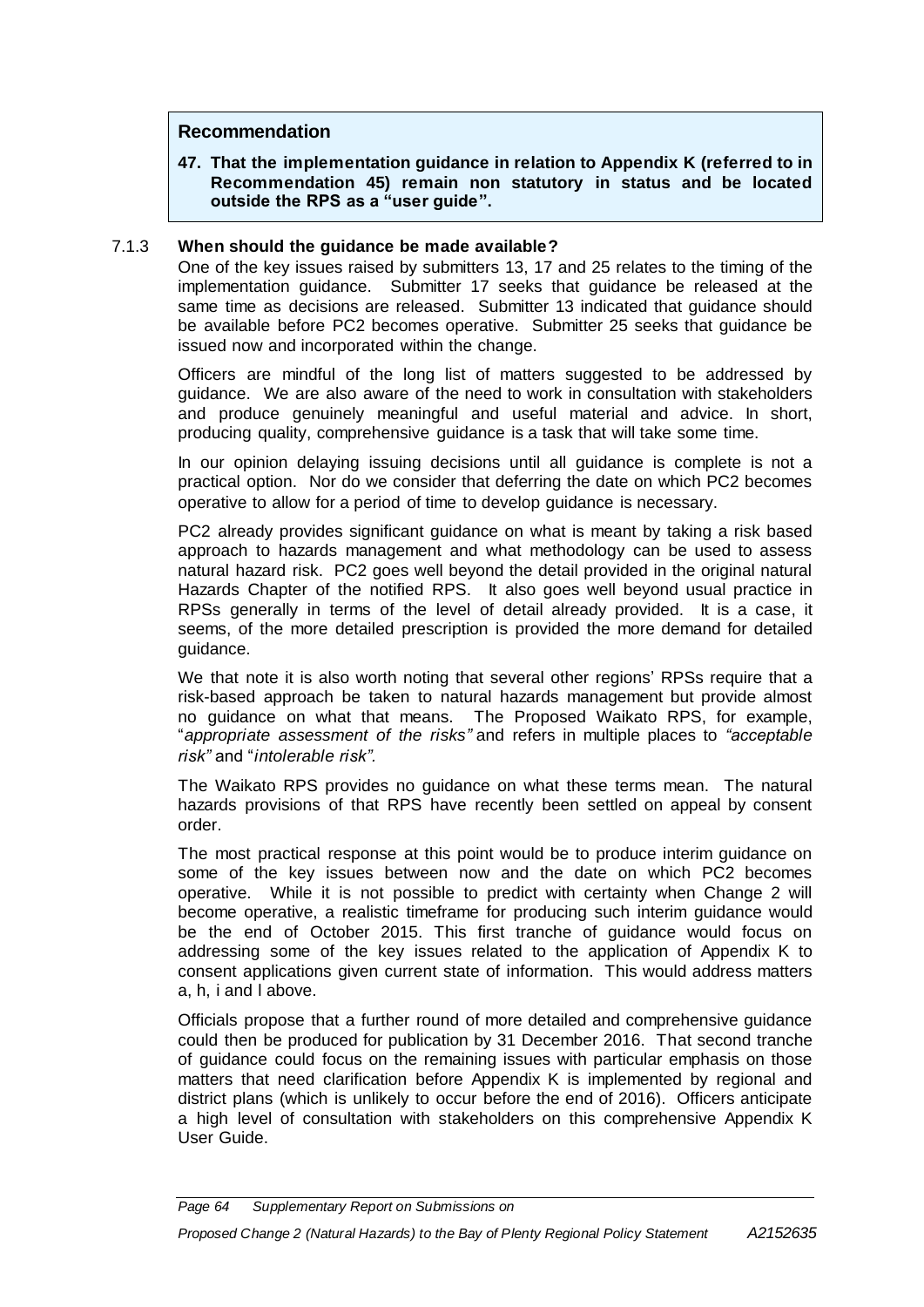## **Recommendation**

- **48. That the regional council prepare and make available:**
- **a. Interim guidance on selected implementation issues by 31 October 2015; and**
- **b. The full Appendix K User Guide (referred to in Recommendation [45\)](#page-64-0) by 31 December 2016.**

## 7.2 **How Aecom report should be managed and the need for further testing**

There was some discussion at the hearing regarding how the Aecom Report should be managed. Eastern councils and Te Tumu both expressed concerns about the accuracy of some of the data and/or assumptions used in the risk assessment. Both submitters sought that the natural hazard risk (for Matatā and Te Tumu respectively) be reassessed by Aecom and the report amended accordingly.

In the Officers' opinion, the purpose of the Aecom Report was not to produce a risk assessment accurate in all respect that could be relied on for further decisionmaking. Rather, the purpose was to test whether the methodology of Appendix K could be applied – whether sufficient explanation was provided to allow an expert third party to make sense of the methodology, whether the information/tools existed to allow the methodology and whether the methodology itself was workable. It was a "pilot" exercise. The output of the assessment itself was of no particular consequence.

In that respect, the Aecom Report met the brief and served the purpose asked of it.

We understand that submitters may be concerned that the results of the assessments would have been different had some of the information and assumptions used been different. That may be. However, it is open for the submitters to produce their own risk assessments using Appendix K should they need that information for their own decision-making or regulatory compliance purposes.

Officers accept that it would be unfortunate if third parties sought to use the risk assessment from the Aecom report for purposes it was not intended. For that reason, we propose that the Aecom report be made available on the regional council website (as part of the section 32 information associated with PC2) but that it be clearly labelled (on each page of the document if necessary) that the purpose of the report was to test the practicality of the proposed assessment methodology and that the results of testing may be unreliable and should not be used for any other purpose.

#### **Recommendation**

**49. That the Aecom report not be amended to incorporate reassessment of the Matatā and Te Tumu natural hazard risk but that the report be made available in its current form with clear caveats as to its purpose and future use.**

## 7.3 **Appendix L to be given more weight**

A proposal was made at the hearing that Appendix L be given more weight. Appendix L sets out a menu (not exclusive) of measures that may be used to limit

*Supplementary Report on Submissions on Page 65*

*Proposed Change 2 (Natural Hazards) to the Bay of Plenty Regional Policy Statement*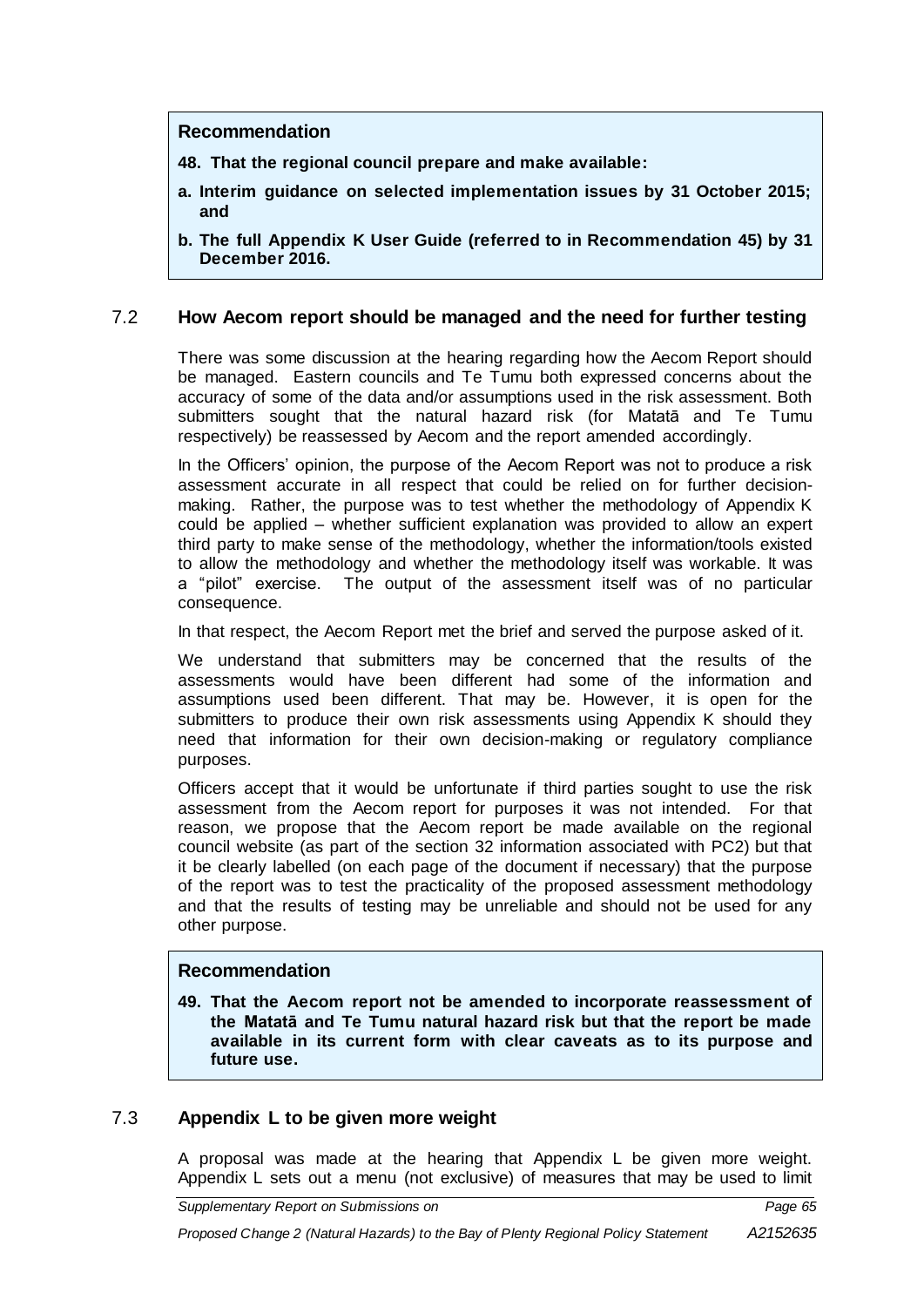or reduce natural hazard risk. It is provided for information purposes only to illustrate the breadth of options available and confirm that "avoiding development" is by no means the only risk management option available.

We understand that the request made was aimed at redrafting Appendix L (and perhaps moving the material to a policy) so that particular risk management measures would be identified as being appropriate to address particular risks. In that way there would be certainty that a particular risk was to be addressed by a particular measure and there could not be an expectation of measures being applied that might be regarded as unnecessary or high cost.

In the Officers' opinion such a change at this point would be out of scope of the submissions. No submitter provided wording for any such redrafted provisions and such an amendment would constitute a significant policy change that other parties might have had a strong interest in had the proposal been clearly "on the table" and subject to further submissions.

For that reason, we do not consider the proposal in detail here. We would add, however, that the approach taken by PC2/Appendix L is deliberate and consistent with a risk-based approach. In our view, it provides resource users maximum flexibility to demonstrate how a hazard risk can be adequately managed without prescribing potentially inappropriate or ineffective solutions. In that sense we suggest that the PC2 approach is aligned with the general effects based approach of the RMA.

## 7.4 **Low probability, high consequence hazard events**

In his evidence for TCC, Mr Larking suggests that land use planning should not be employed as a response to Low probability/high consequence events.

Tauranga City submits that events with annual recurrence interval (ARI) of 2500, 3000 and 20,000 years "essentially sit within the realm of catastrophe management and not land use planning".

Officers consider that the TCC submission misrepresents what PC2 requires by suggesting that a land use planning response is necessarily required for these low probability events. Several points need to be made in response.

First, a key purpose of taking a risk-based approach is to be able to compare hazards using a uniform currency - "risk". Hence, it is important that all hazards even those with large ARIs - are addressed by PC2. The risk-based approach does not treat hazards with an ARI of 50 years and a hazard with a 2500 ARI that have the same consequence the same.

This is illustrated by the Risk Screening Matrix in Appendix K. That clearly shows that events with an ARI greater than 1000 years have a Low risk even when they would have "major" consequences. If such events have catastrophic consequences they could be Medium risk but they could never achieve a High risk outcome from the Matrix methodology; note however that, for the loss of life consequence, the AIFR measure can result in a low likelihood hazard having a High risk. .

The other key point is that the framework does require that risk be reduced using land use planning. The land use planning system is used to require risk assessment but the measures that may be taken to manage risk to the required levels are not limited to land use regulation. When other mitigation is applied, that is taken into account in the risk assessment.

#### *Proposed Change 2 (Natural Hazards) to the Bay of Plenty Regional Policy Statement*

*Page 66 Supplementary Report on Submissions on*